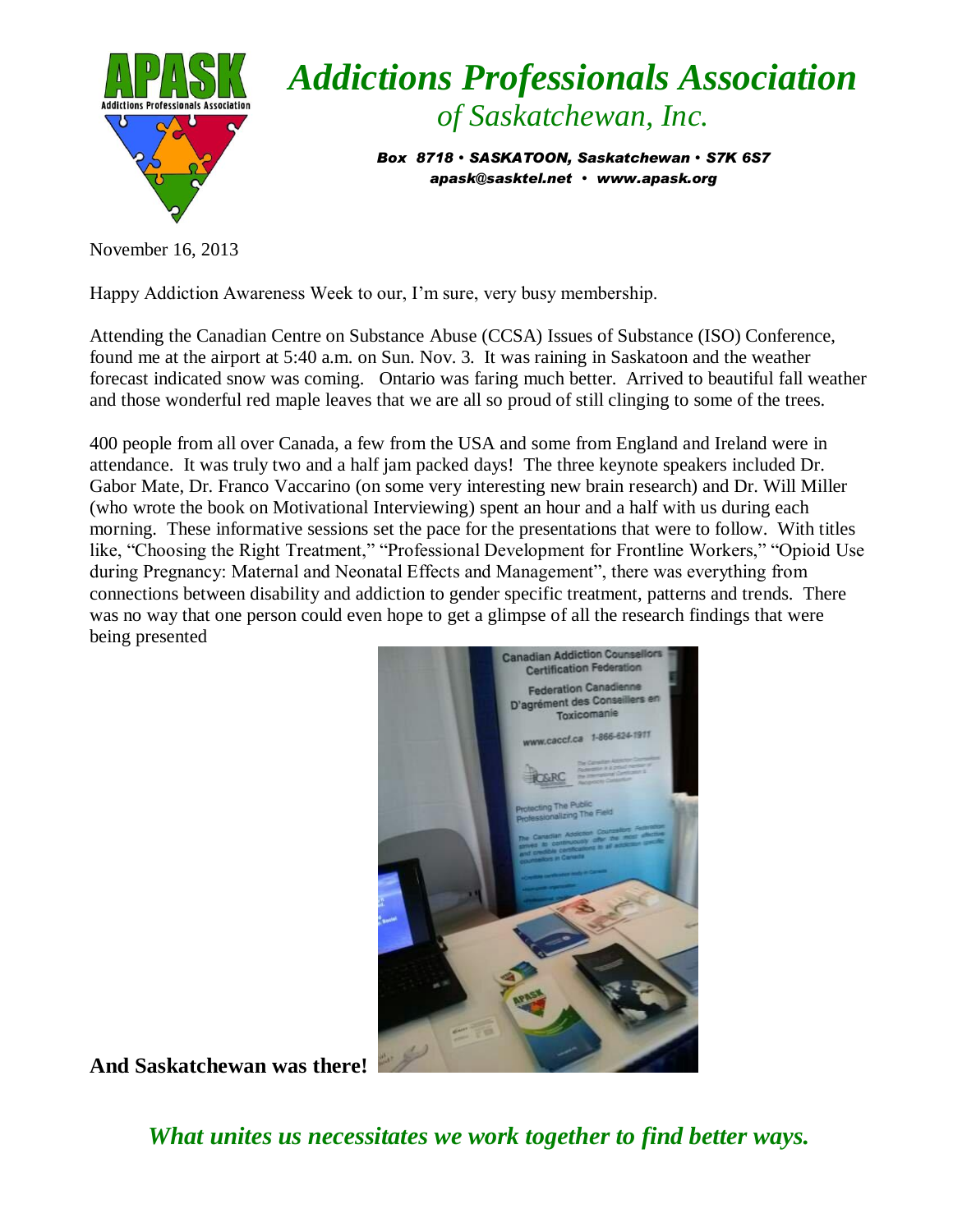As many of you may or may not know, Saskatchewan, through the University of Saskatchewan, is the only province in the country that has a dedicated Research Chair in Substance Abuse; Dr. Colleen Dell, an APASK member, was involved in four different learning offerings. The entire audience was introduced to her latest research on the exploration of benefits of animal assisted therapy through a booth in the trade show, and there was a public invitation to follow Anna-Belle and Subie's Adventures in Pet Therapy by "liking" them on Facebook. <https://facebook.com/AmmaBelleSubiesAdventures>If you would like to contact Colleen directly, her email address is [Colleen.Dell@usask.ca](mailto:Colleen.Dell@usask.ca) . Colleen also sits on the ethics committee for CCSA and is a great resource to those of us wanting to continue to move forward through research and the development of professionalism in our little province.

"Improving Prevention Programming through Measurement and Evaluation" saw Sask. Project Hope outcomes reviewed through a presentation done by Prince Albert Parkland Health Region's Chuck McCann and Chris Archibald. Through the assistance of Colleen Dell and her research group at the University, the data collected through this project and application of provincial government funding has the potential to be replicated across the country.

APASK member, Rand Teed, also presented during this segment under the title, "When the Rubber Hits the Road: Adventures in the Teenage Brain." These two presentation were accompanied by a further presentation titled, "Finds and Lessons Learned from the Drug Strategy Community Initiatives Fund", and we were reminded that there is funding available for research projects of this nature through that fund at <http://www.hc-sc.gc.ca/hc-ps/drugs-drogues/dscif-ficsa/index-eng.php>Rand also entered a poster, "Alternatives to Suspension" in the poster contest and won honorable mention in the Program portion of that competition.

During the session "Reducing Alcohol-Related Harms and Costs in Canada", the director of Saskatchewan's Impaired Driver Treatment Centre in Prince Albert, Michele Ketzmerick, presented the amount of research that has been accumulated through the program's years of operation. She was joined by two other research program participants on comparing provincial policies to reduce alcohol related harm in Canada and utilizing knowledge transfer to develop supervisory and treatment strategies for female drunk drivers in the USA. This last program was undertaken by the Traffic Injury Research Foundation (TIRF), a registered Canadian charity who received funding through the Century Council. Also from Saskatchewan was a session titled "Strategies to Staying Healthy and Revved at Work: Navigating Vicarious Trauma", based on research conducted by APASK member, Garry Perry, Dr. Keira Stockdale of the Saskatoon Police Service and Sara White, a graduate student at the U of S and funded through the Youth Justice Fund. For further information on accessing research funds related to the youth justice system and related youth justice issues, contact [www.justice.gc.ca/youth](http://www.justice.gc.ca/youth) 

Overall….Saskatchewan certainly held its own amongst national providers and as chair of the APASK membership committee, I would like to offer congratulations to our members for doing our province proud.

The second day of the conference saw another history making event for our affiliate organization, the Canadian Counsellors Certification Federation (CACCF), with the signing of a Memorandum of Understanding with CCSA to bring the 12 Core Functions which our certification is based on to the drafting of recognized competencies for Addictions Counsellors in Canada. CCSA is in the process of developing a third draft of a Proficiencies and Technical Competencies for Addiction Counsellors that potentially will be recognized throughout Canada both as a hiring guideline and a performance evaluation tool. The first draft is available through CCSA on DVD and is entitled "Competencies for Canada's Substance Abuse Workforce". CCSA also invited conference participants seeking to strengthen competencies in their workforce to a workshop to make further contributions to this endeavor.